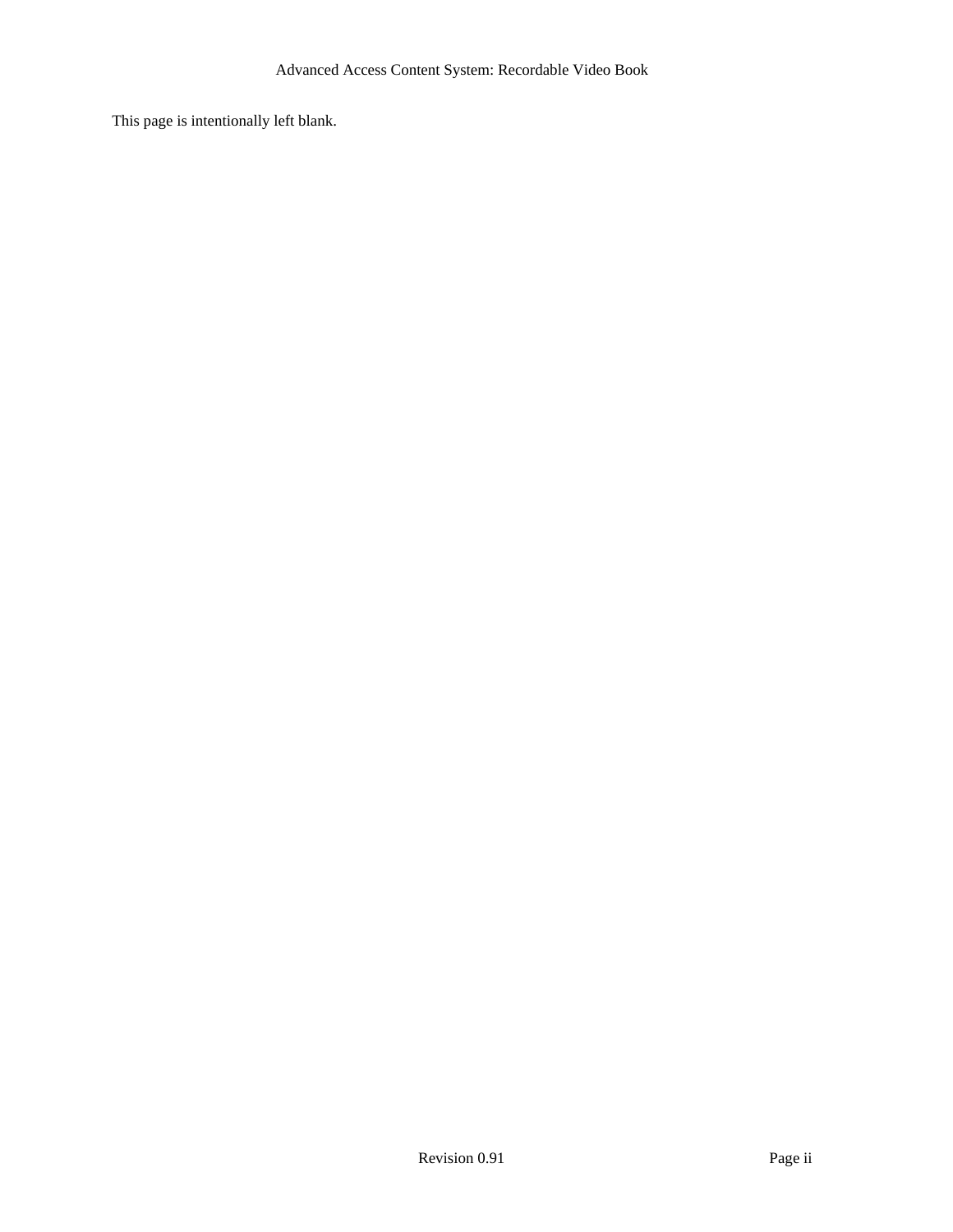# **Preface**

#### **Notice**

THIS DOCUMENT IS PROVIDED "AS IS" WITH NO WARRANTIES WHATSOEVER, INCLUDING ANY WARRANTY OF MERCHANTABILITY, NONINFRINGEMENT, FITNESS FOR ANY PARTICULAR PURPOSE, OR ANY WARRANTY OTHERWISE ARISING OUT OF ANY PROPOSAL, SPECIFICATION OR SAMPLE. Intel Corporation, International Business Machines Corporation, Matsushita Electric Industrial Co., Ltd, Microsoft Corporation, Sony Corporation, Toshiba Corporation, The Walt Disney Company and Warner Bros. disclaim all liability, including liability for infringement of any proprietary rights, relating to use of information in this specification. No license, express or implied, by estoppel or otherwise, to any intellectual property rights are granted herein.

This document is subject to change under applicable license provisions.

Copyright © 2005-2006 by Intel Corporation, International Business Machines Corporation, Matsushita Electric Industrial Co., Ltd , Microsoft Corporation, Sony Corporation, Toshiba Corporation, The Walt Disney Company and Warner Bros. Third-party brands and names are the property of their respective owners.

#### **Intellectual Property**

Implementation of this specification requires a license from AACS LA LLC.

#### **Contact Information**

Please address inquiries, feedback, and licensing requests to AACS LA LLC:

- Licensing inquiries and requests should be addressed to licensing@aacsla.com.
- Feedback on this specification should be addressed to comment@aacsla.com.

The URL for the AACS LA LLC web site is http://www.aacsla.com.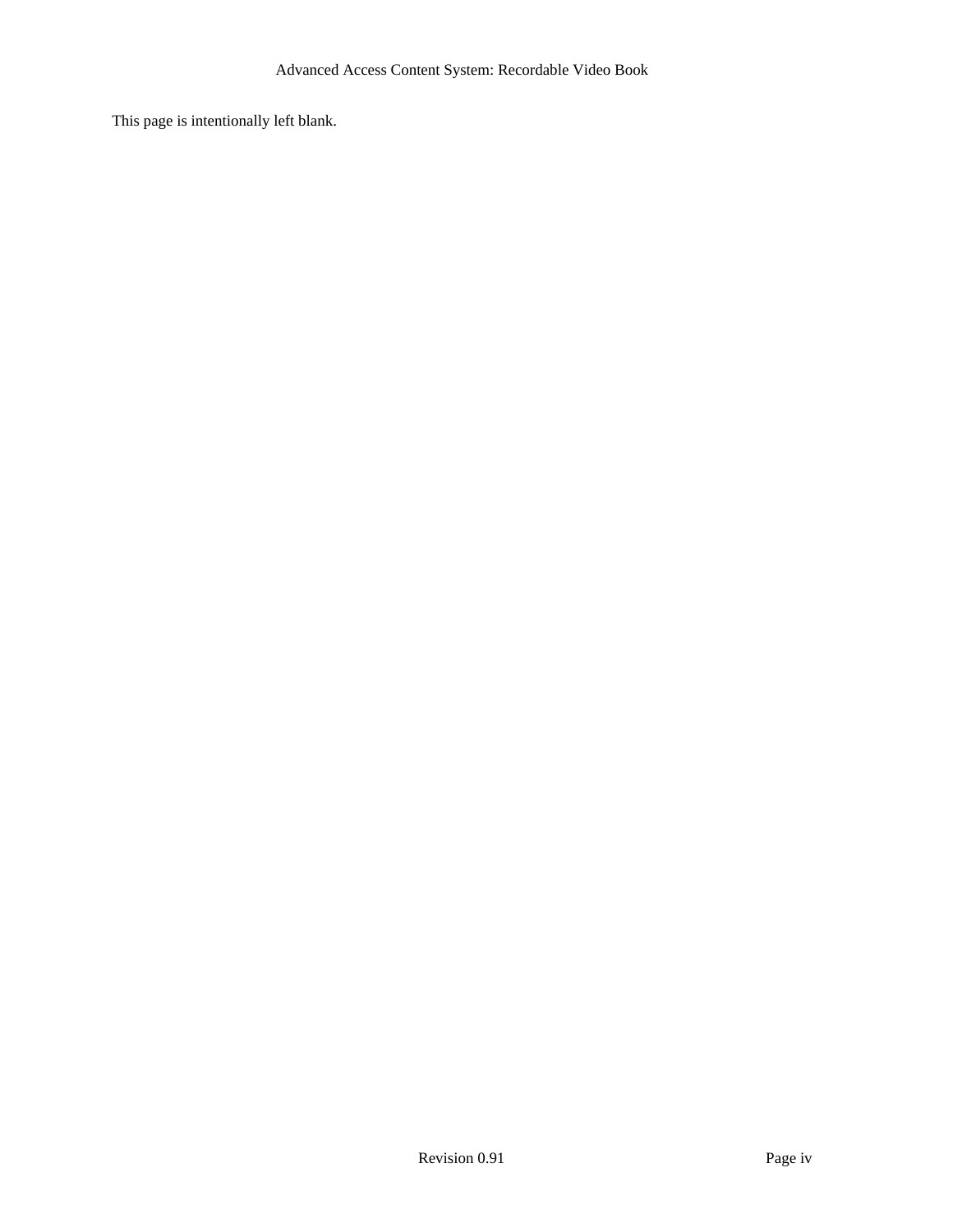# **Table of Contents**

| 1.  |                                                |  |
|-----|------------------------------------------------|--|
| 1.1 |                                                |  |
| 1.2 |                                                |  |
| 1.3 |                                                |  |
| 1.4 |                                                |  |
| 1.5 |                                                |  |
| 1.6 |                                                |  |
| 1.7 |                                                |  |
| 1.8 |                                                |  |
|     | CHAPTER 2 COMPONENTS OF AACS RECORDABLE MEDIA5 |  |
| 2.  |                                                |  |
| 2.1 |                                                |  |
| 2.2 |                                                |  |
| 2.3 |                                                |  |
| 2.4 |                                                |  |
| 2.5 |                                                |  |
| 2.6 |                                                |  |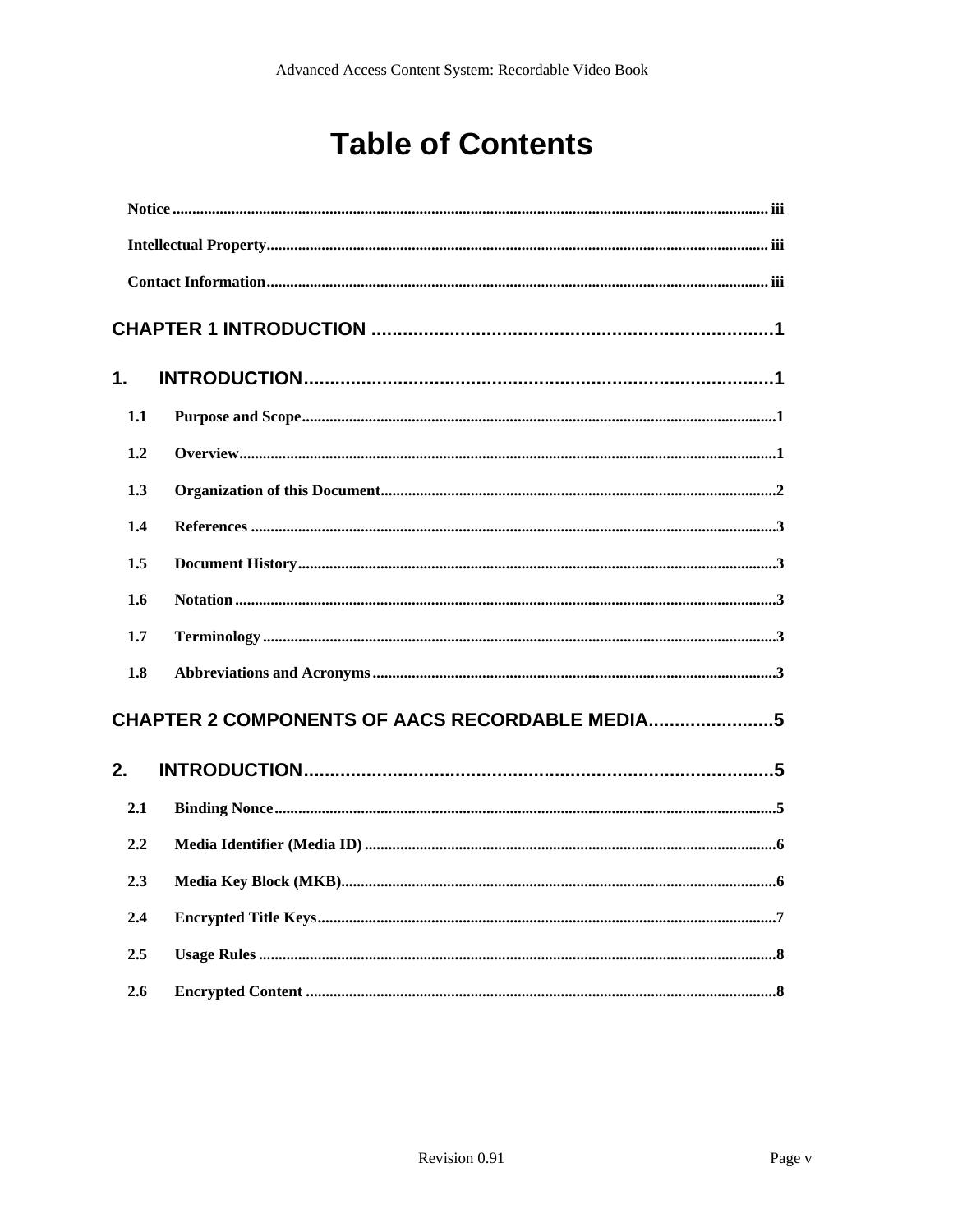### **CHAPTER 3 ENCRYPTION AND DECRYPTION OF VIDEO CONTENT .............9**

| 3.         |       |  |
|------------|-------|--|
| <b>3.1</b> |       |  |
| 3.2        |       |  |
| 3.3        |       |  |
| 3.4        |       |  |
| 3.5        | 3.5.1 |  |
| 3.6        |       |  |
|            | 3.6.1 |  |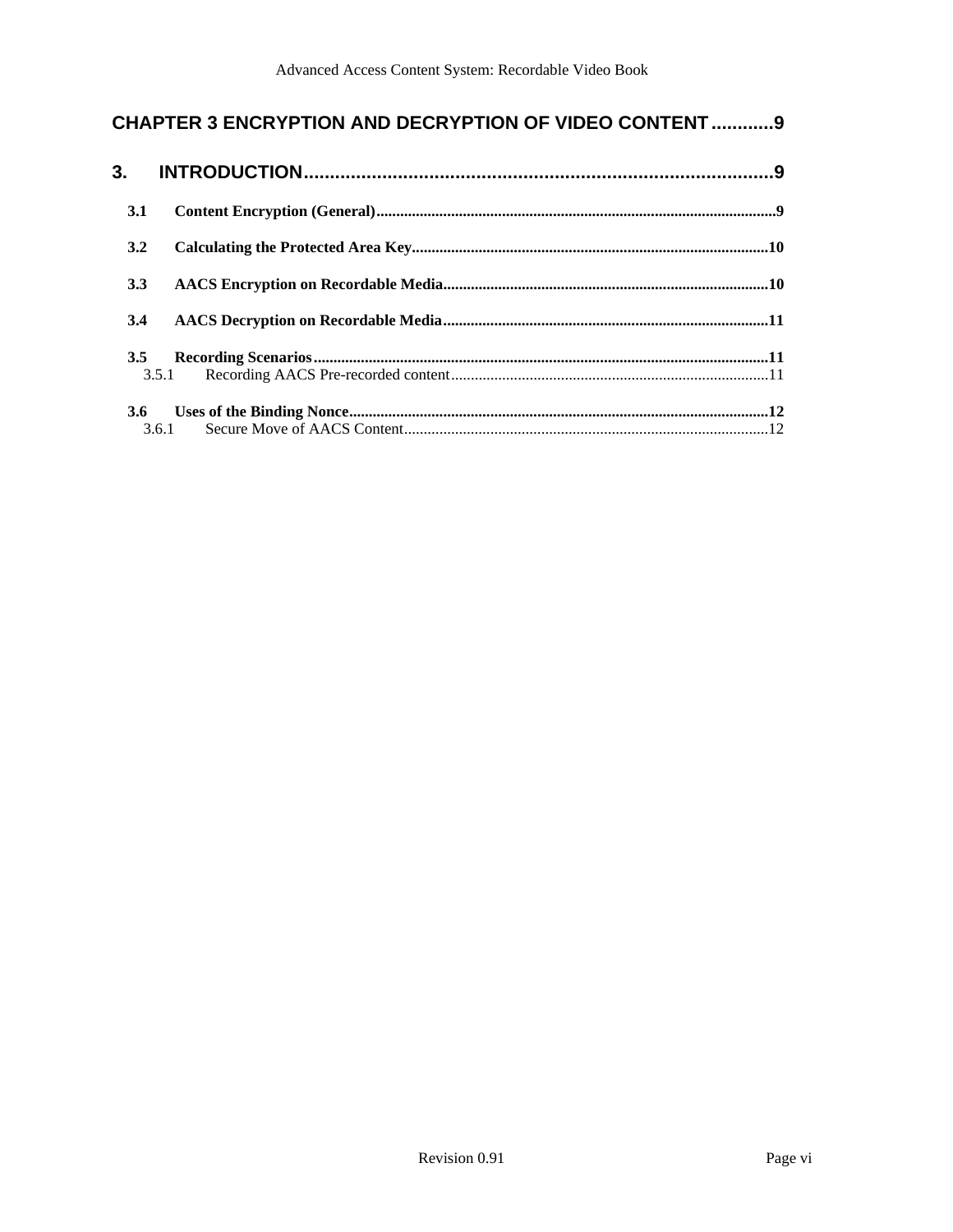# **List of Figures**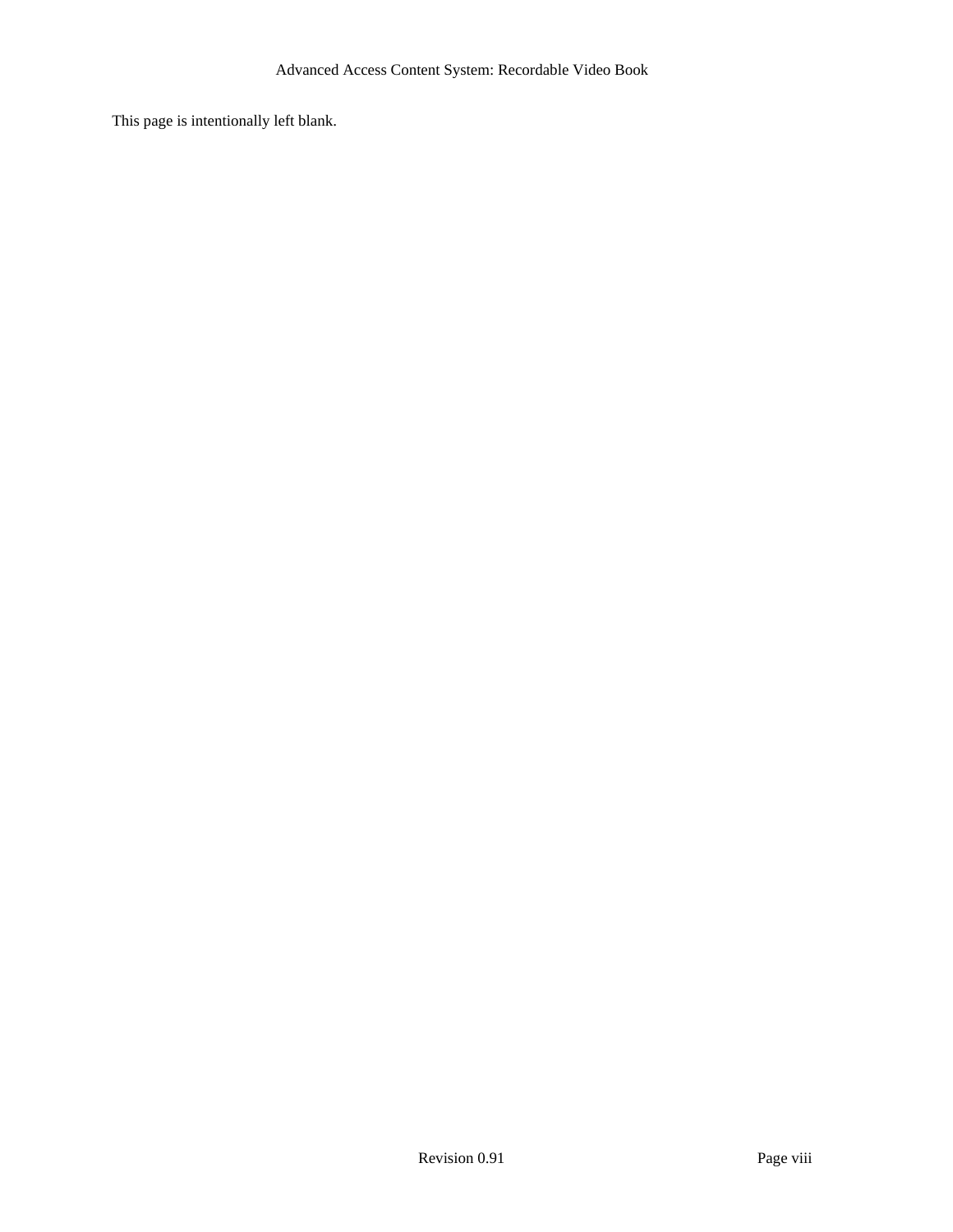# **List of Tables**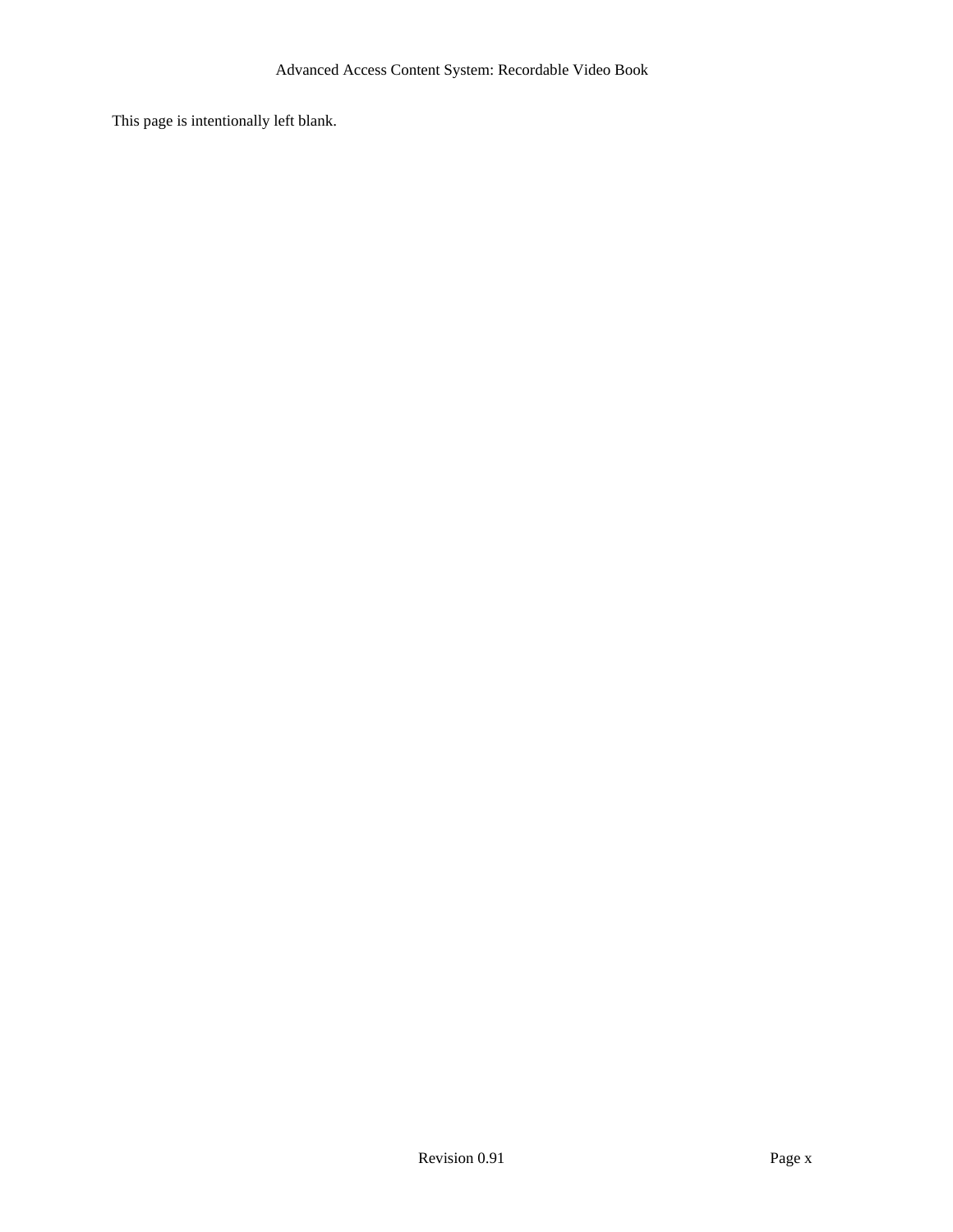## **Chapter 1 Introduction**

### **1. Introduction**

#### **1.1 Purpose and Scope**

The Advanced Access Content System (AACS) specification defines an advanced, robust and renewable method for protecting entertainment content, including high-definition audiovisual content. The specification is organized into several "books". The *Introduction and Common Cryptographic Elements* book defines cryptographic procedures that are common among the various defined uses of the protection system. This document (the *Recordable Video Book*) specifies additional details for using the system to protect audiovisual content transferred to portable/removable recordable storage media such as optical discs.

The use of this specification and access to the intellectual property and cryptographic materials required to implement it will be the subject of a license. A license authority referred to as AACS LA LLC (hereafter referred to as AACS LA) is responsible for establishing and administering the content protection system based, in part, on this specification.

#### **1.2 Overview**

In addition to the general objectives described in the *Introduction and Common Cryptographic Elements* book of this specification, the use of AACS for protecting recordable video content was designed to meet the following specific criteria:

- Provide robust protection for the recording of high definition video content.
- Provide for extended and extensible usage (e.g. jukebox storage, pay for copy).
- Independent of physical storage format to the degree possible.
- Maintain and update the usage rules associated with content transferred to recordable media.

Figure 1-1 presents an informative overview of the system, as used for protecting high-definition video content on recordable media. Actual details and requirements of system operation are described in subsequent chapters.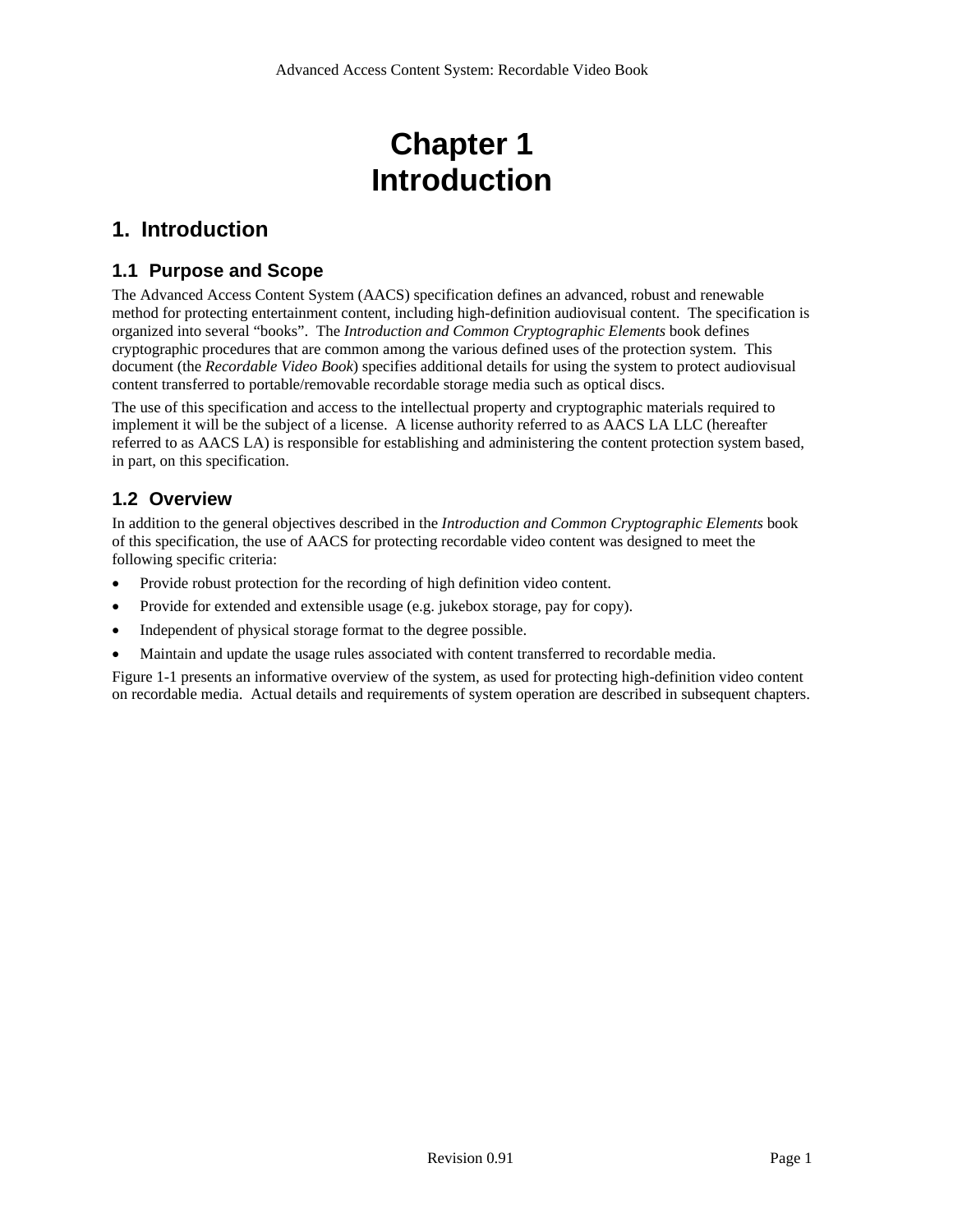

**Figure 1-1 – System Overview (Informative)** 

The AACS LA provides revocation data to the licensed storage media manufacturer and to the licensed manufacturers of recording devices/applications in the form of a Media Key Block (MKB). As described in the *Introduction and Common Cryptographic Elements* book of this specification, the MKB will enable all compliant players and recorders, each using its set of device keys, to calculate that secret key. The AACS LA provides the secret device keys to licensed manufacturers for inclusion in compliant Recorder devices/applications. Separate Device key sets are not required in a device which implements both playback and record capability and separate Device key sets are not required in a device which implements more than one Format. If a set of device keys is compromised in a way that threatens the integrity of the system, an updated MKB can be provided by the AACS LA that will cause a product with the compromised set of device keys to calculate a different key than is computed by the remaining compliant products. In this way, the compromised device keys are "revoked" by the new MKB

When an AACS recordable storage medium is placed in a compliant Recorder, the Recorder uses its device keys to process the MKB and calculate a secret key. The Recorder reads the Media ID and Binding Nonce from the media and derives a unique encryption key using the Usage Rules, Binding Nonce and secret key. The Recorder computes a Message Authentication Code (MAC) using the Title Key and the Media ID. The Recorder encrypts the content with a Title Key. The Title Key is then encrypted with the unique encryption key, effectively binding the content to the media. The encrypted content, Usage Rules, Message Authentication Code, and encrypted Title Key are recorded onto the storage medium. The Recorder may also update the MKB contained on the recordable storage medium based on a set of rules specified in a later chapter in this book.

#### **1.3 Organization of this Document**

This document is organized as follows:

- Chapter 1 provides an introduction and overview.
- Chapter 2 describes the components required to record and playback AACS recordable content.
- Chapter 3 describes procedures for the production (encryption) and off-line playback (decryption) of a protected recorded video Title.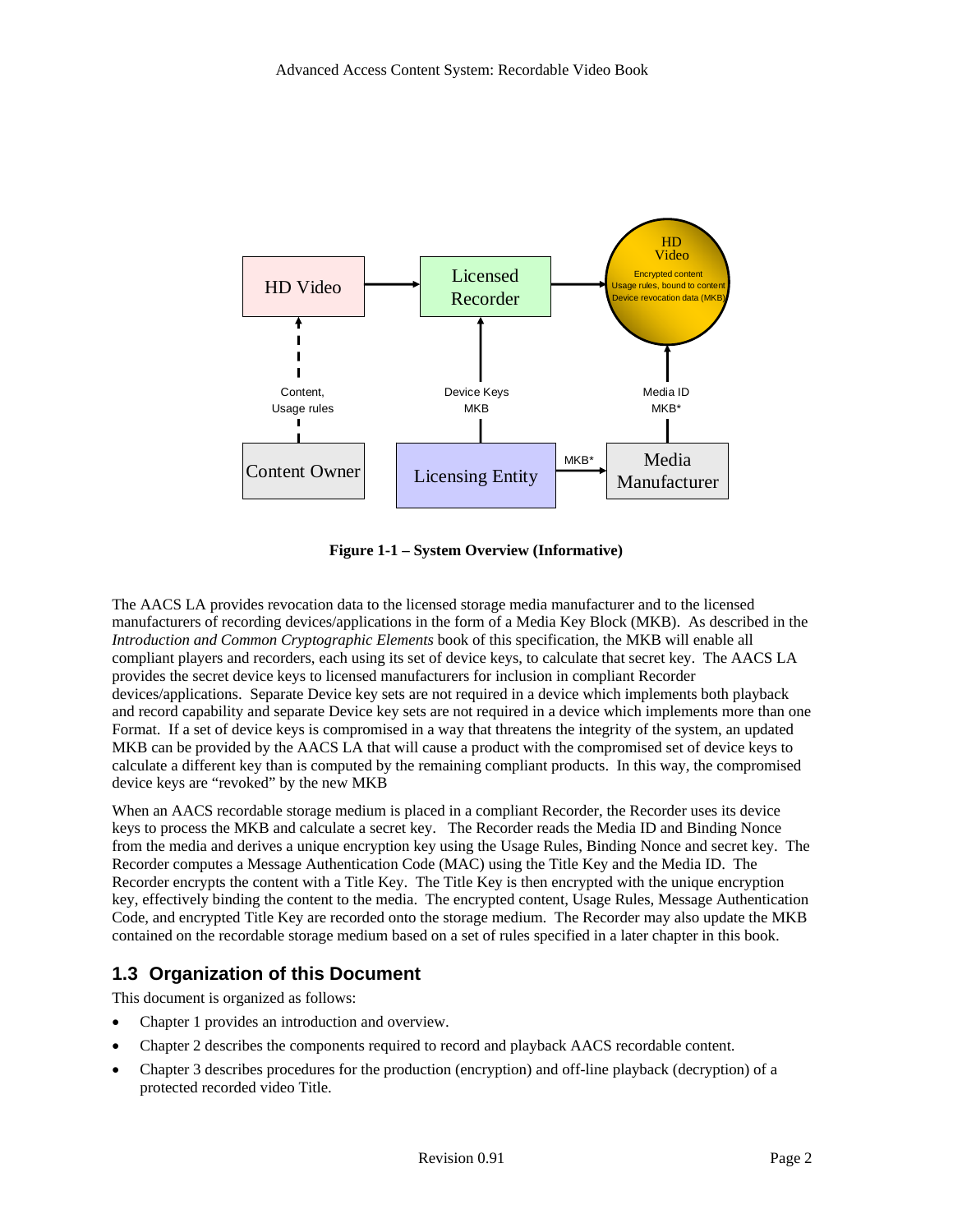#### **1.4 References**

This specification shall be used in conjunction with the following publications. When the publications are superseded by an approved revision, the revision shall apply.

AACS LA, *License agreement* 

AACS LA, *Introduction and Common Cryptographic Elements, Revision X*

AACS LA, *Pre-recorded Video Book, Revision X*

[Insert Format Specific Specs, if applicable]

### **1.5 Document History**

This document version 0.91 supersedes version 0.90 dated April 13, 2005. It contains editorial improvements since the 0.90 version, plus the following changes:

- Additional clarification on how to treat media such as write-once media.
- Additional clarification on how to verify the version numbers of Read/Write MKBs and Read-Only MKBs
- Binding method for usage rules has been changed from a MAC based binding to an XOR with the Title Key based binding.
- Additional clarification on relationship between Device Key Sets and devices that support playback and/or recording and devices that support more than one format.

#### **1.6 Notation**

Except where specifically noted otherwise, this document uses the same notations and conventions for numerical values, operations, and bit/byte ordering as described in the *Introduction and Common Cryptographic Elements* book of this specification.

### **1.7 Terminology**

Except where specifically noted otherwise, this document uses the terminology as described in the *Introduction and Common Cryptographic Elements* book of this specification.

#### **1.8 Abbreviations and Acronyms**

Except where specifically noted otherwise, this document uses the abbreviations and acronyms as described in the *Introduction and Common Cryptographic Elements* book of this specification.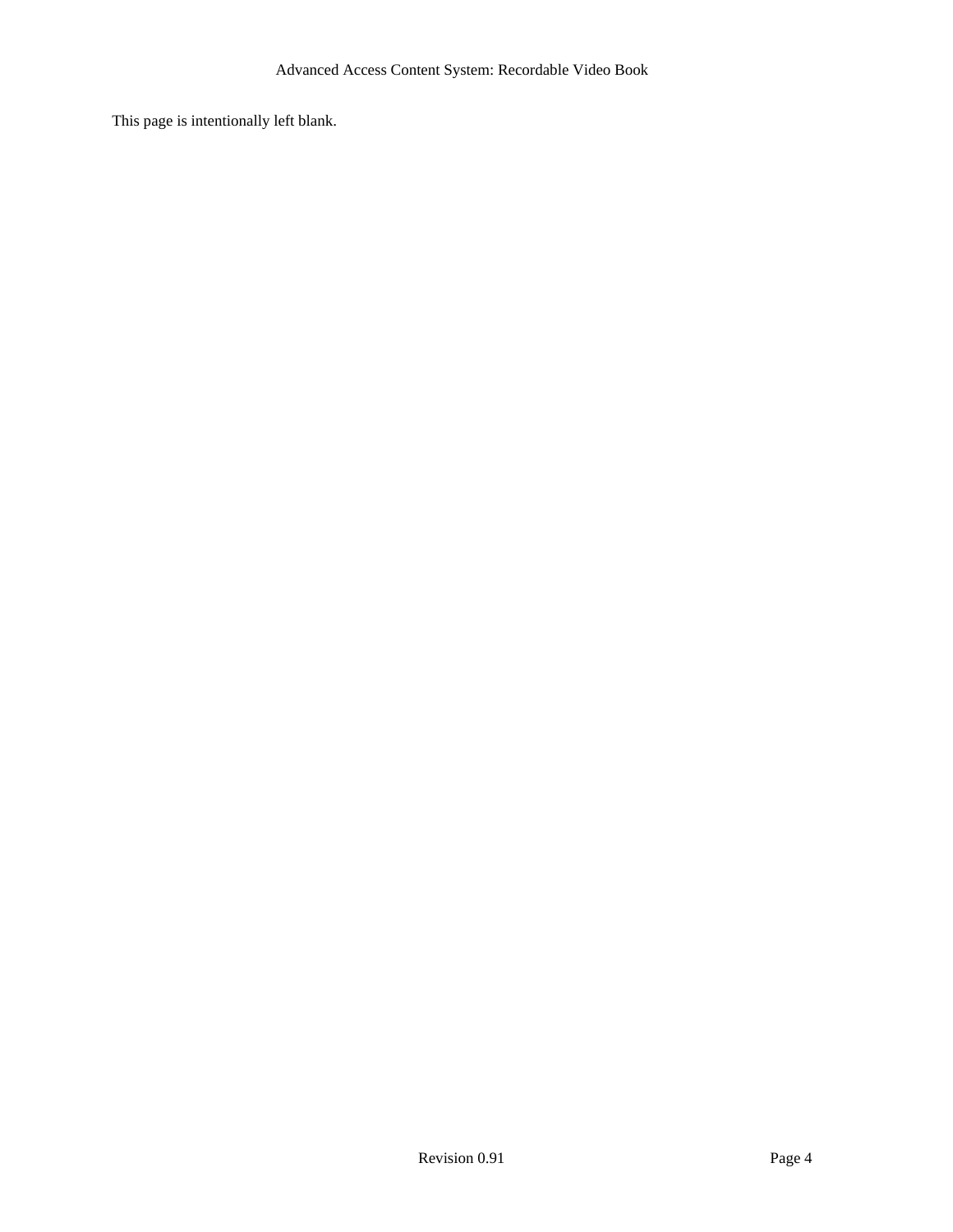## **Chapter 2 Components of AACS Recordable Media**

### **2. Introduction**

This chapter specifies the components and the general location constraints required for storage on AACS Recordable Media. The actual format and location of the components is described for each supported storage format elsewhere in this specification. Figure 2-1 provides a high-level view of the position of the necessary components as defined in the *Introduction and Common Cryptographic Elements* book. The storage medium is logically partitioned into read-only, read-write and protected portions. Data in the read-only part is persistent. It has the additional feature that this data can not be duplicated by consumer devices. The Protected Area in the storage media is both read and write accessible, but only by the drive. That is, it is not directly accessible to the end user. The read/write portion has both read and write capabilities and its access is not restricted.



**Figure 2-1 -- Location of Components on Recordable Media** 

#### **2.1 Binding Nonce**

A recorder shall be capable of generating a statistically unique (e.g., random) 128 bit nonce to be associated with each file that will contain Encrypted Title Keys. This Binding Nonce shall be updated each time the associated Title Key File is being modified. Each time a Binding Nonce is updated, every Title Key contained in the associated Title Key File must be re-encrypted. For media (such as write-once media) where an existing Binding Nonce can not be destroyed or overwritten, the Binding Nonce (and the corresponding Title Key File) shall be written exactly once. The Binding Nonce shall be stored in the Protected Area of the optical media to maintain cryptographic control over when and how it is updated. Table 2-1 shows the logical arrangement of the Binding Nonce. The licensed recorder reads and writes the Binding Nonce as described elsewhere in this specification depending on the format of the underlying media. In a system using a drive-host configuration (e.g., a PC), the Binding Nonce is accessed using a drive authentication protocol as described in the *Introduction and Common Cryptographic Elements* book of this specification.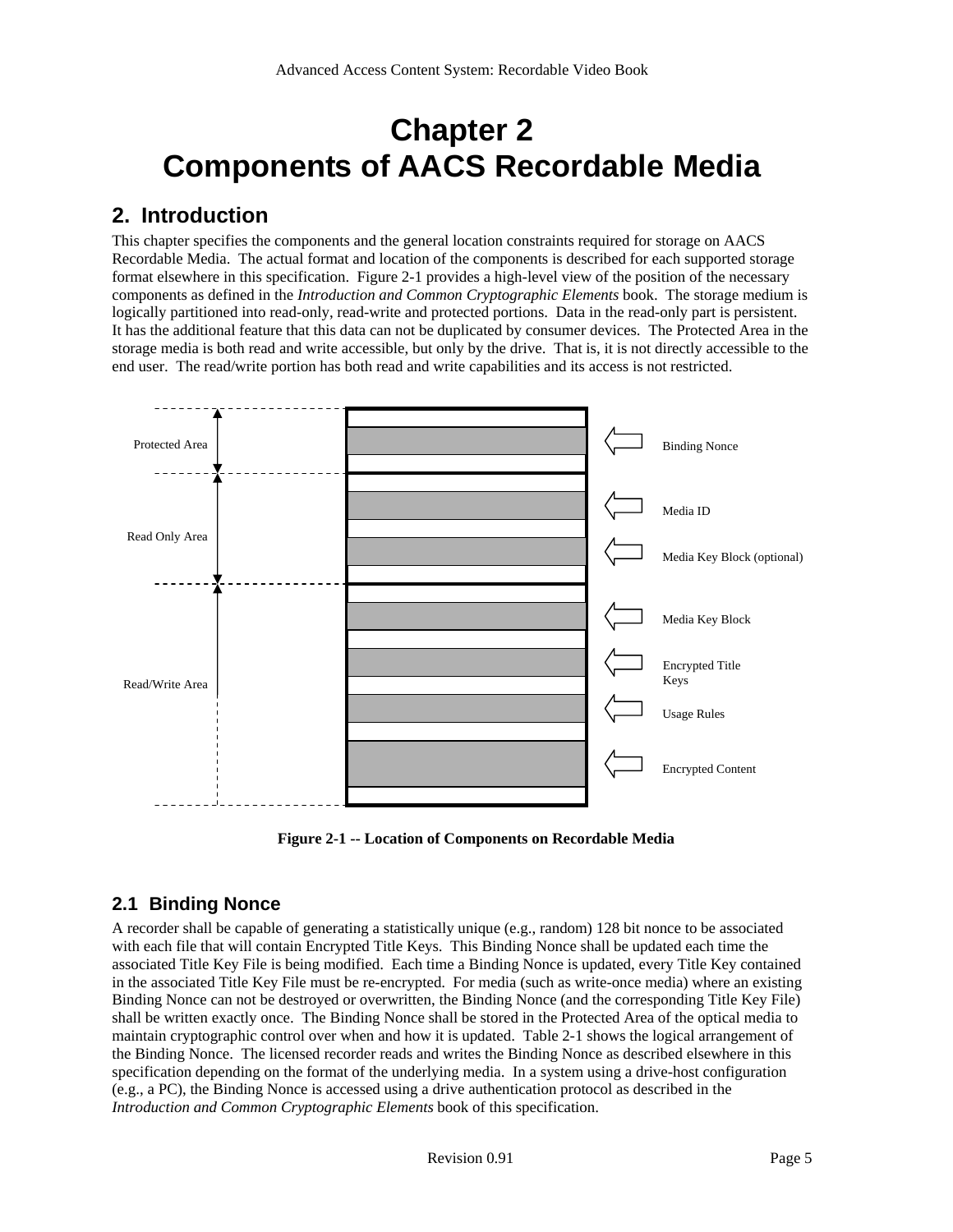**Table 2-1 – Binding Nonce** 

| Bit<br><b>Byte</b><br>Ι | $\mathbf{r}$ | D | 5 | Δ<br>- | $\sqrt{2}$<br>◡ | <b>A</b><br>∠ |  |  |
|-------------------------|--------------|---|---|--------|-----------------|---------------|--|--|
|                         |              |   |   |        |                 |               |  |  |
|                         | $\cdots$     |   |   |        |                 |               |  |  |
| 15                      |              |   |   |        |                 |               |  |  |

#### **2.2 Media Identifier (Media ID)**

The licensed manufacturer of recordable media shall assign a unique 128 bit identifier to each piece of media. This identifier, referred to as the Media Identifier, is used as a safeguard against "bit-by-bit copying" of protected content, and is therefore stored on the recordable medium in a manner that cannot be altered, or duplicated by consumer recorders, as specified for each supported storage format elsewhere in this specification. Table 2-2 shows the logical arrangement of the Media ID. The licensed recorder reads the Media ID as described elsewhere in this specification depending on the format of the underlying media. In a system using a drive-host configuration (e.g., a PC), the Media Identifier is accessed using a drive authentication protocol as described in the *Introduction and Common Cryptographic Elements* book of this specification.

#### **Table 2-2 -- Media Identifier**

| <b>Bit</b><br><b>Byte</b> | $\mathbf{r}$ | $\mathbf b$ | $\overline{ }$<br>$\mathbf{c}$ | $\overline{\mathbf{4}}$ | $\mathbf{a}$<br>◡ | $\mathbf{\hat{}}$<br>◢ |  |  |
|---------------------------|--------------|-------------|--------------------------------|-------------------------|-------------------|------------------------|--|--|
|                           |              |             |                                |                         |                   |                        |  |  |
|                           | $\cdots$     |             |                                |                         |                   |                        |  |  |
| 15                        |              |             |                                |                         |                   |                        |  |  |

#### **2.3 Media Key Block (MKB)**

Recordable media have Read/Write Media Key Blocks. Some physical media formats also in addition contain a Read-Only MKB created at manufacturing time. The relevant AACS book specifies whether a given physical media type is required to have a Read-Only MKB. The books also give the file names of the Read/Write MKBs. In general, each individual Application has a different file for its Read/Write MKB and each Application shall store and use exactly one MKB on each Recordable media. All MKB's on Recordable media shall be Type 3 MKB's. Additional specifications pertaining to the layout of the MKB are provided in the *Introduction and Common Cryptographic Elements* book of this specification.

The Read-Only MKB is used only as a means for distributing updated MKB's. The Read/Write MKB is used to control access to the content stored on that media. For physical media formats that require a Read-Only MKB, all devices shall verify that the version number of the Read/Write MKB is greater than or equal to the version number of the Read-Only MKB during playback. Additionally, recorders shall verify the signature of the Read-Only MKB during the version comparison when performing a record step. If the version number of the Read/Write MKB is less than the version number of the Read-Only MKB, then the Read/Write MKB is invalid and the current activity (playback or recording) shall be aborted.

A recording device shall have at least 128K bytes storage for an internal MKB, and shall update the Read/Write MKB it finds on a recordable piece of media if it is out of date compared to the one in its storage. This update shall be performed each time a newer MKB is available as defined below. For media (such as write-once media) where an existing MKB can not be destroyed or overwritten, the Read/Write MKB shall be written exactly once. It is not required, however, to update the Read/Write MKB during playback or for applications the recording device does not support. In other words, it is only required to update an out-of-date MKB during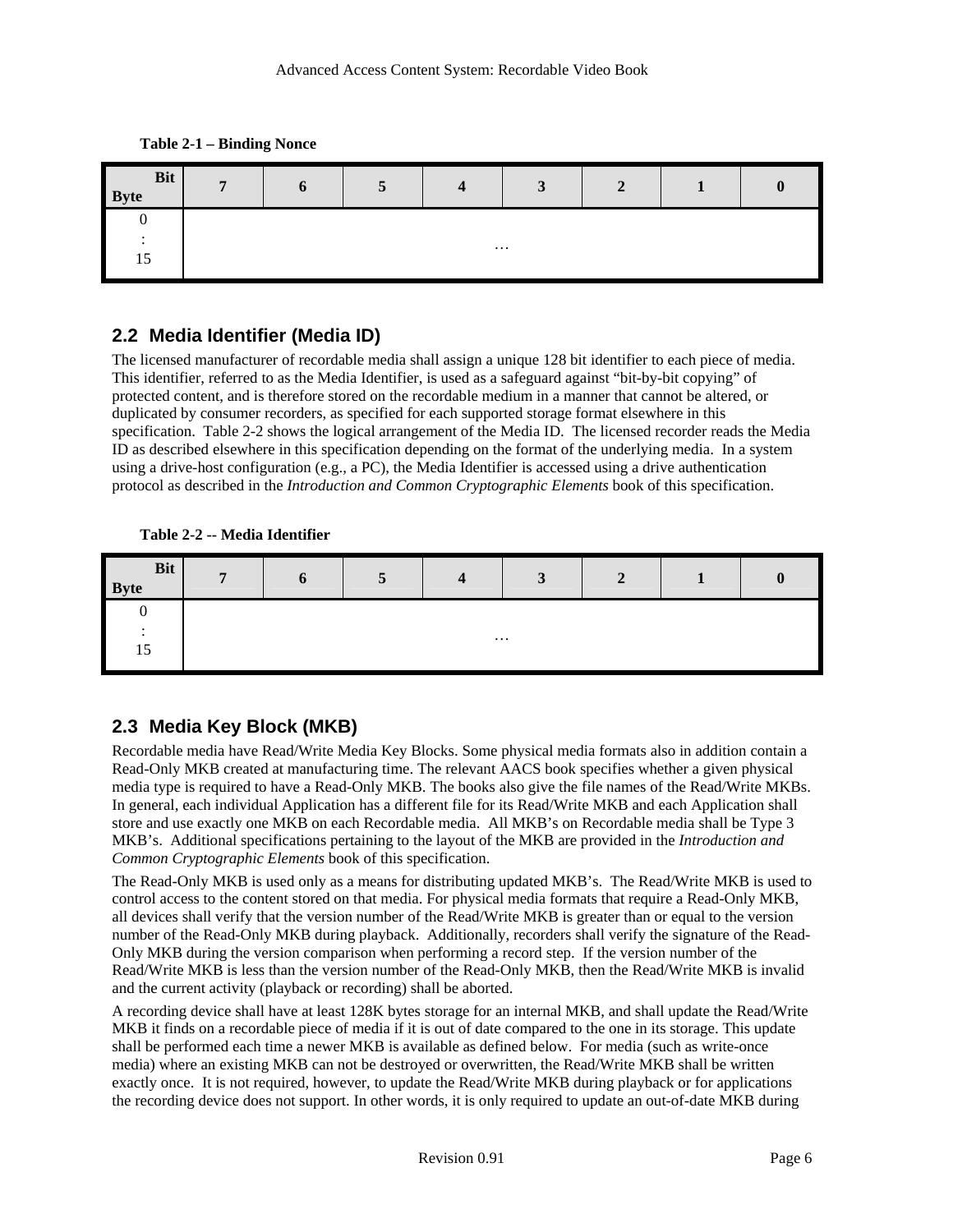the normal process of recording application data. If the device supports a physical format which does not have a Read-Only MKB, the device's internal MKB storage must be read/write non-volatile storage. Otherwise, the internal storage may be read-only.

The recorder shall ensure that the MKB in the Read/Write area is the most up-to-date MKB amongst the following sources:

- 1. The current Read/Write MKB if it exists.
- 2. The recorder's internal stored MKB.
- 3. The Read-Only MKB on the media if it required by the physical format.
- 4. The MKB on the source media if performing an authorized copy
- 5. The MKB received from a Remote Server if participating in a network based transaction

In the case where the MKB version number is the same for all available MKB's, the MKB to be used is chosen in the priority order listed above.

A recording device with non-volatile storage shall update the MKB in its storage if it receives a MKB from any of the previously listed sources where the received MKB is more recent than the MKB currently stored, and is small enough to fit in the device's non-volatile storage. Since all supported AACS physical formats, both recordable and pre-recorded, use the same key scheme for Media Key Blocks, the recording device with nonvolatile storage shall update it regardless of the source of the MKB.

A device updating MKBs shall use the Version Number in the MKB to determine if it is more recent. To verify the integrity of the Version Number, it shall check the signature on both the new MKB and the existing MKB. If the signature is omitted or does not verify on the new MKB, the device shall not continue with the update. If the signature is omitted or does not verify on the existing Read/Write MKB on the media, it is the device's choice whether to write a new MKB. However, it shall not update any existing content on the media protected by the current (tampered) MKB, nor record any new content using that MKB. If a Read-Only MKB is corrupt, the media shall not be used for AACS recording.

A player-only device is not required to update Read/Write MKBs, nor to have a stored MKB for such a purpose, although it may, at the manufacturer's option.

#### **2.4 Encrypted Title Keys**

The keys used to encrypt individual Titles on the media are stored in Title Key Files located in the Read/Write area. Each Title Key File is associated with exactly one Binding Nonce located in the Protected Area. No Title Key File will contain Encrypted Title Keys from more than one application. If Title Keys for an application are stored in more than one Title Key File, then the application shall precisely define how all the Title Key files are to be found on the recordable media and the application shall precisely define whether or not each Title Key File is associated with a separate Binding Nonce or if all the Title Key Files for that application are associated with only one Binding Nonce. Each Title Key is encrypted and decrypted in Electronic Code Book (ECB) mode as described in the *Introduction and Common Cryptographic Elements* book of this specification. The complete format of each Title Key File is described elsewhere in this specification. Header information in each Title Key File shall be of a length that is a multiple of 128 bits. Each individual Title Key entry shall also be of a length that is a multiple of 128 bits.

Each Title Key contained in the Title Key File(s) for a particular application, must be re-encrypted each time the associated Binding Nonce is updated and each time the MKB associated with that application is updated on the recordable media.

For media (such as write-once media) where an existing Title Key File can not be destroyed or overwritten, a recording device may insert additional Title Keys into the Title Key File when it first creates the Title Key File. The Title Keys may be used for encrypting/decrypting content subsequently written on the media. If the media does support destroying or overwriting the Title Key File, then a recording device shall use newly generated Title Key(s) when making new recordings and shall not use any previously generated Title Key existing on the media. The secure method to distinguish between write-once media and rewritable media is defined in the applicable adaptation book.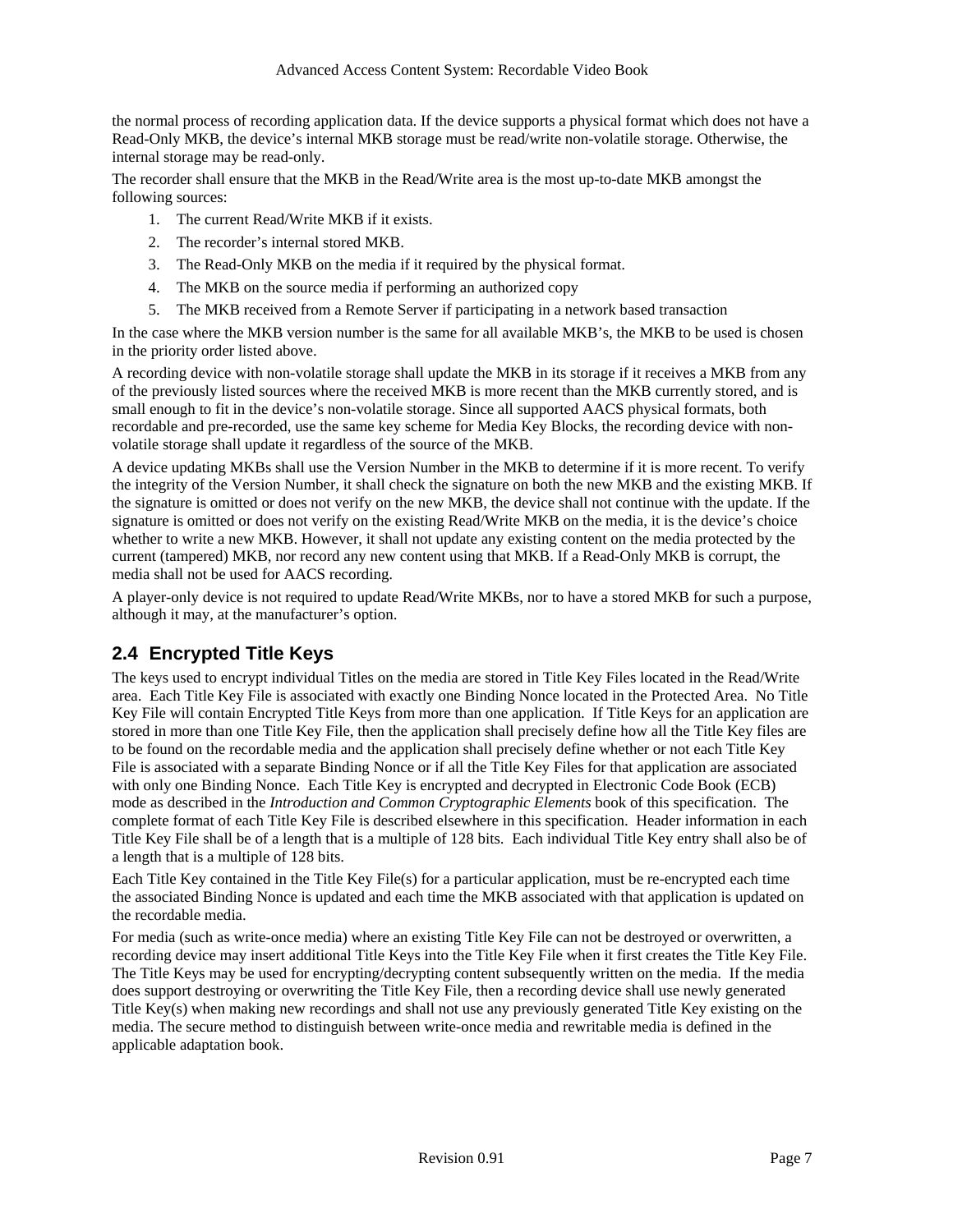#### **2.4.1 Updating Encrypted Title Keys**

Although the process of updating all the Title Keys for an application usually takes a very small amount of time (much less than a second), it is a critical time. If the device were to fail during the re-encryption process, the user's content might be lost. To greatly reduce the risk of user loss, recording devices shall begin the reencryption process by renaming the old MKB to a temporary name before writing the new MKB. The temporary name for each MKB is defined in the particular AACS book that describes the application. When the device completes the re-encryption process, it shall delete the temporary MKB. If any recorder discovers a temporary MKB on a piece of media, it is an indication that the encrypted Title Keys might be corrupted. The device shall perform one of the following protocols to recover the corrupted encrypted Title Keys. Which protocol is chosen depends on where the encrypted Title Keys are stored in the particular application.

A device re-encrypting Title Keys as a normal result of updating a recordable MKB shall also use these same protocols. Once the temporary MKB has been made and the new MKB has been written, the encrypted Title Keys are temporarily in an out-of-sync state. These protocols shall be used to get them back in the correct state.

#### **2.4.1.1 Recovery Protocol When the Encrypted Title Keys are in a Separate File**

In this case, the original recording device shall rename the old encrypted Title Keys to a defined temporary name before beginning to write the new encrypted Title Key File. The recovery steps are:

- 1. Check to see if both a temporary MKB and a temporary encrypted Title Key File exists. **If** they both exist **then** go to step 2 **else** erase the remaining temporary file and exit.
- 2. **If** (the current MKB does not exist or is corrupt) **then** rename the temporary MKB and temporary encrypted Title Key File to the current files and exit.
- 3. Decrypt the Title Keys in the temporary Title Key File using the temporary MKB, and re-encrypt the Title Keys using the current MKB, writing the current Title Key File.
- 4. Delete the temporary MKB and the temporary Title Key File, modifying any nonce associated with the temporary encrypted Title Key File.

In some applications, encrypted Title Keys may be found in more than one file. In this case, the device shall run the protocol separately for each file, not deleting the temporary MKB until all Title Key Files have been processed.

#### **2.4.1.2 Recovery Protocol When the Encrypted Title Keys are in the Content File**

In the extreme case, each content file contains its own encrypted Title Key. In that case, it is not likely that there is a temporary version of the encrypted Title Keys. Where there is no temporary version defined for the encrypted Title Keys, the protocol is slightly different:

- 1. If there is no current MKB or it is corrupt, rename the temporary MKB to the current MKB and exit.
- 2. Loop through all the content files decrypting the Title Keys using the temporary MKB:
	- a. If the Title Key verifies (using a verification string built in to the encrypted Title Key data, or by some other application-specific method), re-encrypt the Title Key using the current MKB.
	- b. Loop to step 2.
- 3. Delete the temporary MKB.

#### **2.5 Usage Rules**

The Usage Rules describe the end user's rights to protected content as formulated by the content owner. These Usage Rules are bound to the content by incorporating them in the encryption/decryption process. The Usage Rules are recorded in the Read/Write portion of the storage medium. Both Binding Nonce and Usage Rule are used to calculate encrypted Title Key as described in Section 3.3. For media (such as write-once media) where an existing Usage Rules file can not be destroyed or overwritten, the Usage Rules file shall be written exactly once.

#### **2.6 Encrypted Content**

Encrypted content (content or data protected by AACS) is recorded in the Read/Write portion of the storage medium.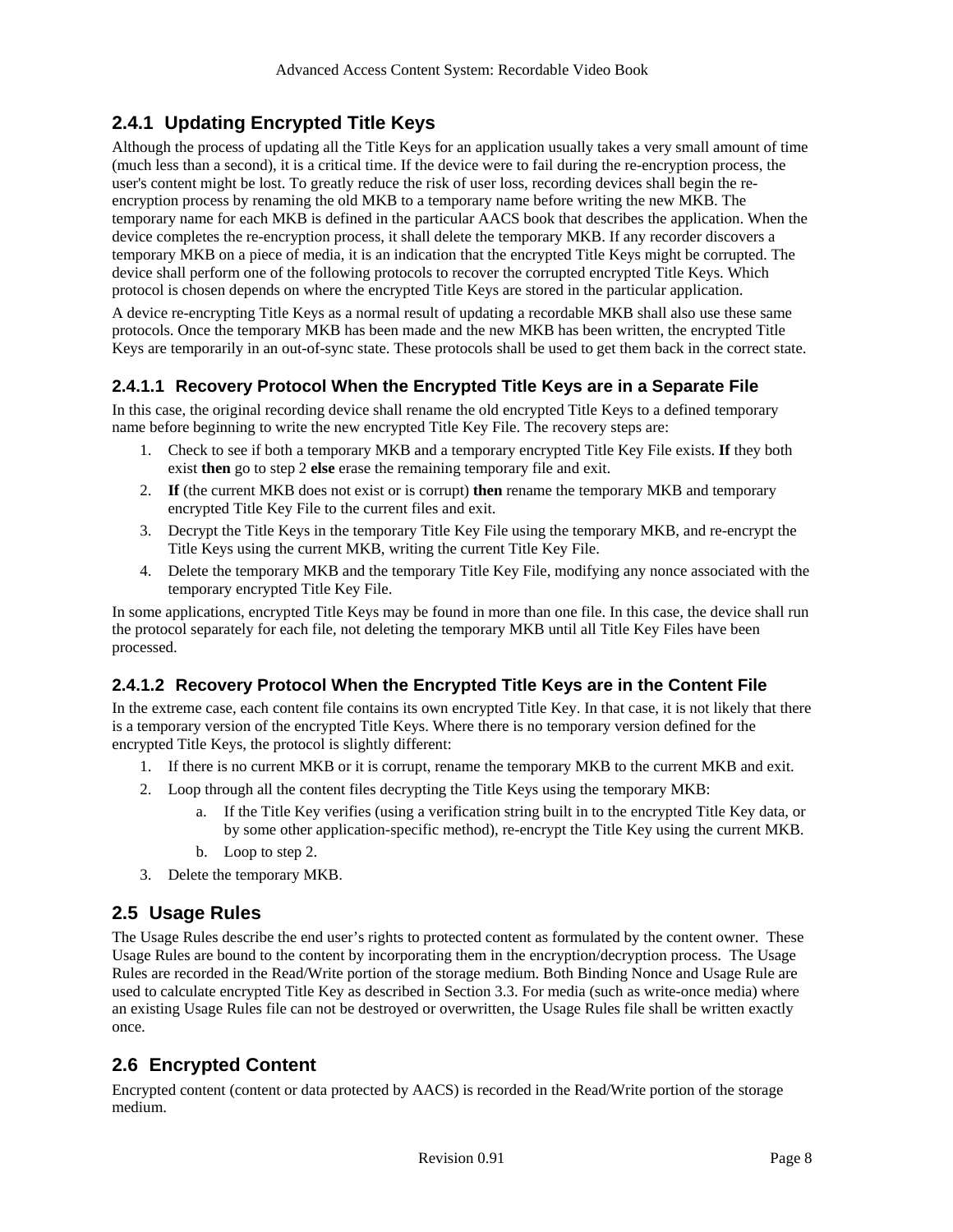## **Chapter 3 Encryption and Decryption of Video Content**

### **3. Introduction**

This chapter specifies the procedures for encryption and decryption of video content protected by AACS on recordable storage media where the Usage Rules have been bound to the Title Key. In general, content bound using this method will be content such as over the air "broadcast" content. The remainder of the chapter describes the procedures in detail.

### **3.1 Content Encryption (General)**

Each recordable medium that contains encrypted content will contain an MKB in the Read/Write area. This MKB will enable all compliant devices, each using their set of secret Device Keys, to calculate the same Media Key as described in the *Introduction and Common Cryptographic Elements* book of this specification. . If a set of Device Keys is compromised in a way that threatens the integrity of the system, an updated MKB can be released that will cause a device with the compromised set of Device Keys to be unable to calculate the correct Media Key. In this way, the compromised Device Keys are "revoked" by the new MKB. When the first encrypted content is being recorded to a recordable medium, the recorder will place a new MKB in the Read/Write area using the rules defined earlier in this specification. During subsequent recordings, the MKB will be updated if a newer MKB version is available. When the MKB is updated, existing Title Keys must be re-encrypted using the new Media Key that is computed from the new MKB.

For each protected Title, the licensed recorder calculates a cryptographic hash of the Media Key and the Binding Nonce, and uses the result to encrypt the Title's Title Key, after first XORing the Title Key with a hash of the Usage Rules. The encrypted content, Encrypted Title Key(s), Usage Rules and MKB are stored on the recordable medium as specified for each supported storage/content format elsewhere in this specification. Figure 3-1 presents an overview of this process.



**Figure 3-1 – AACS Encryption and Decryption**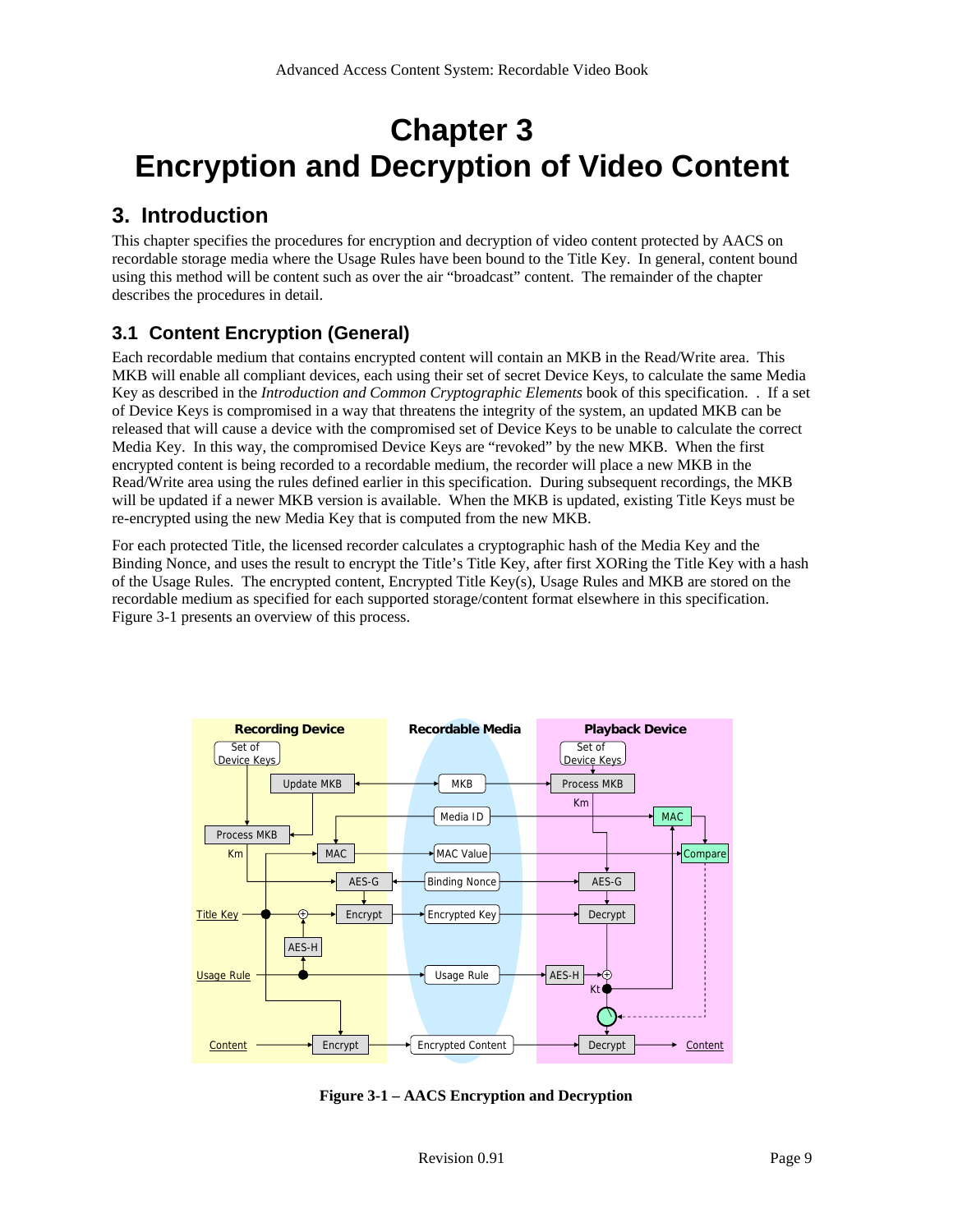#### **3.2 Calculating the Protected Area Key**

The Protected Area Key ( $K_{pa}$ ) is used to encrypt and decrypt individual Title Keys stored on recordable media. The Protected Area Key is calculated as follows:

1. Calculate the Media Key  $(K_m)$ :

The licensed recorder processes the Media Key Block to calculate the Media Key ( $K_m$ ) as described in the *Introduction and Common Cryptographic Elements* book of this specification.

2. Retrieve the Binding Nonce:

The Binding Nonce is stored in the Protected Area of the recordable media as specified in the format specific books of this specification. Note that in a system using a drive-host configuration (e.g., a PC), the Binding Nonce is accessed using a drive authentication protocol, as described elsewhere in this specification.

3. Calculate the Protected Area Key  $(K_{pa})$ :

 $K_{pa} = AES-G(K_{m}$  Binding Nonce)

where AES-G represents the AES-based one-way function defined in the *Introduction and Common Cryptographic Elements* book.

#### **3.3 AACS Encryption on Recordable Media**

The following steps detail the minimum procedures for encrypting AACS content on recordable media as illustrated in Figure 3-1 above.

1. Generate the Title Key

The licensed recorder generates a statistically unique 128-bit Title Key  $(K_t)$ .

2. Generate a Message Authentication Code of the Media ID using the Title Key

The licensed recorder uses the Title Key to generate a MAC of the Media ID to ensure that the correct Media ID is being used to bind the Title to the physical media. The MAC is computed as follows:

 $MAC_{id} = CMAC(K_t, ID_m)$ 

where CMAC represents a MAC function as defined in the *Introduction and Common Cryptographic Elements* book and where the MAC length shall be 128 bits.

3. Encrypt the content

The Title Key is used to encrypt the Content (C) as follows:

 $C_e = AES-128CBCE(K_t, C)$ 

where AES-128CBCE represents encryption by the AES algorithm in CBC mode as defined in the *Introduction and Common Cryptographic Elements* book.

4. Encrypt the Title Key(s)

The Title Key(s) is encrypted  $(K_{te})$  as follows:

 $K_{te}$  = AES-128E( $K_{pa}$ ,  $K_t \oplus$  AES-H(Usage Rules))

where AES-128E represents encryption by the AES algorithm in ECB mode as defined in the *Introduction and Common Cryptographic Elements* book and  $K_{pa}$  as defined in Section 3.2.

5. Transfer the data

The licensed recorder transfers the encrypted Title Key(s)  $(K_{te})$ , MAC<sub>id</sub>, updated Usage Rules and the encrypted AACS content to the recordable media in the location and manner as specified for each supported format elsewhere in this specification.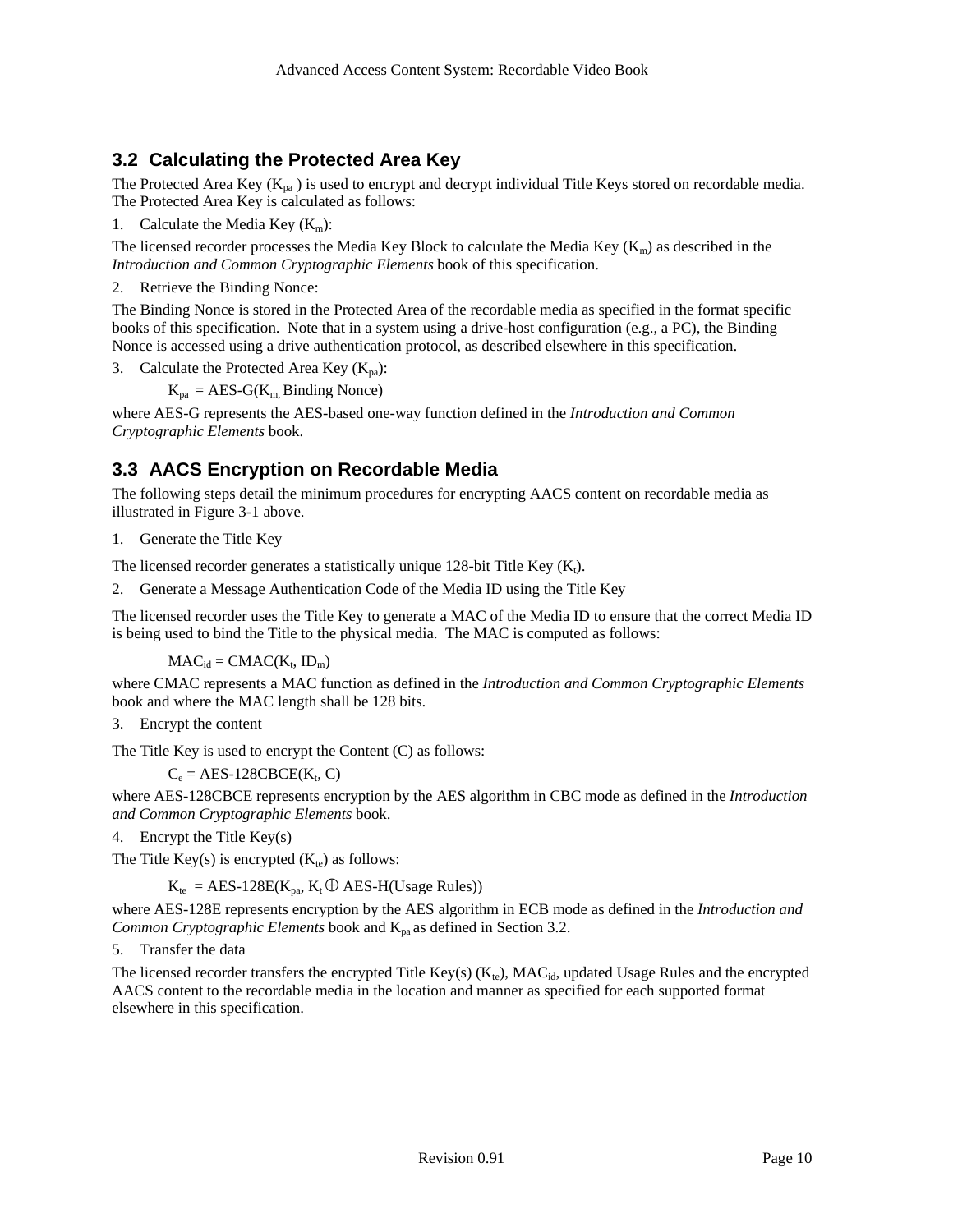#### **3.4 AACS Decryption on Recordable Media**

The following steps detail the minimum procedures for decrypting AACS content on recordable media as illustrated in Figure 3-1 above.

1. Decrypt the Title Key(s)

The Title Key(s) is decrypted  $(K_t)$  as follows:

 $K_t = AES-128D(K_{pa}, K_{te}) \bigoplus AES-H(Usage Rules)$ 

where AES-128D represents decryption by the AES algorithm in ECB mode as defined in the *Introduction and Common Cryptographic Elements* book and  $K_{pa}$  as defined in Section 3.2.

2. Verify a Message Authentication Code of the Media ID ( $MAC_{id}$ ) using the Title Key

The MAC of the Media ID as stored on the media is compared to the current MAC and playback is aborted if there is a mis-match

 $MAC_{id} == CMAC(K_t, ID_m)$ 

where CMAC represents a MAC function as defined in the *Introduction and Common Cryptographic Elements* book,  $MAC_{id}$  represents the MAC of the Media ID using  $K_t$  that was retrieved from the storage media and where the MAC length shall be 128 bits.

3. Decrypt the Content:

The Title Key  $(K_t)$  is used to decrypt the encrypted Content  $(C_e)$ :

 $C = AES-128CBCD(K_t, C_e)$ 

where AES-128CBCD represents decryption by the AES algorithm in CBC mode as defined in the *Introduction and Common Cryptographic Elements* book.

Playback of AACS Content shall only be performed using the Title Keys and Media ID which are read from the media as defined in the applicable adaptation book. Except where otherwise provided for in these specifications, the values used to enable playback of AACS content (e.g. Title Keys and Media ID) shall be discarded upon removal of the instance of media from which they were retrieved. Any derived or intermediate cryptographic values shall also be discarded.

#### **3.5 Recording Scenarios**

#### **3.5.1 Recording AACS Pre-recorded content**

AACS protected content can be recorded to media as a direct bit by bit copy of the encrypted data once permission to make the copy has been obtained. Supporting files and key storage requiring modification are described in detail below. In essence, the process requires the decryption of the Title Key for each AACS Title copied. In addition, the Usage rules for each Title must be read and updated before being transferred to the recordable media.

The following steps detail the minimum procedures for recording protected AACS content to recordable medium.

1. Read the Usage Rules for the Protected AACS content

The licensed recorder reads the Usage Rules associate with the protected content. If the Usage Rules do not permit a copy to be made the process is aborted.

2. Decrypt the Encrypted Title Key  $(K_{te})$ 

Obtain the Title Key  $(K_t)$  for the protected content by decrypting the Encrypted Title Key  $(K_{te})$  according the procedures specified for the content..

3. Re-encrypt the Title Key

The Title Key  $(K_t)$  is re-encrypted as described in section 3.3, step 4.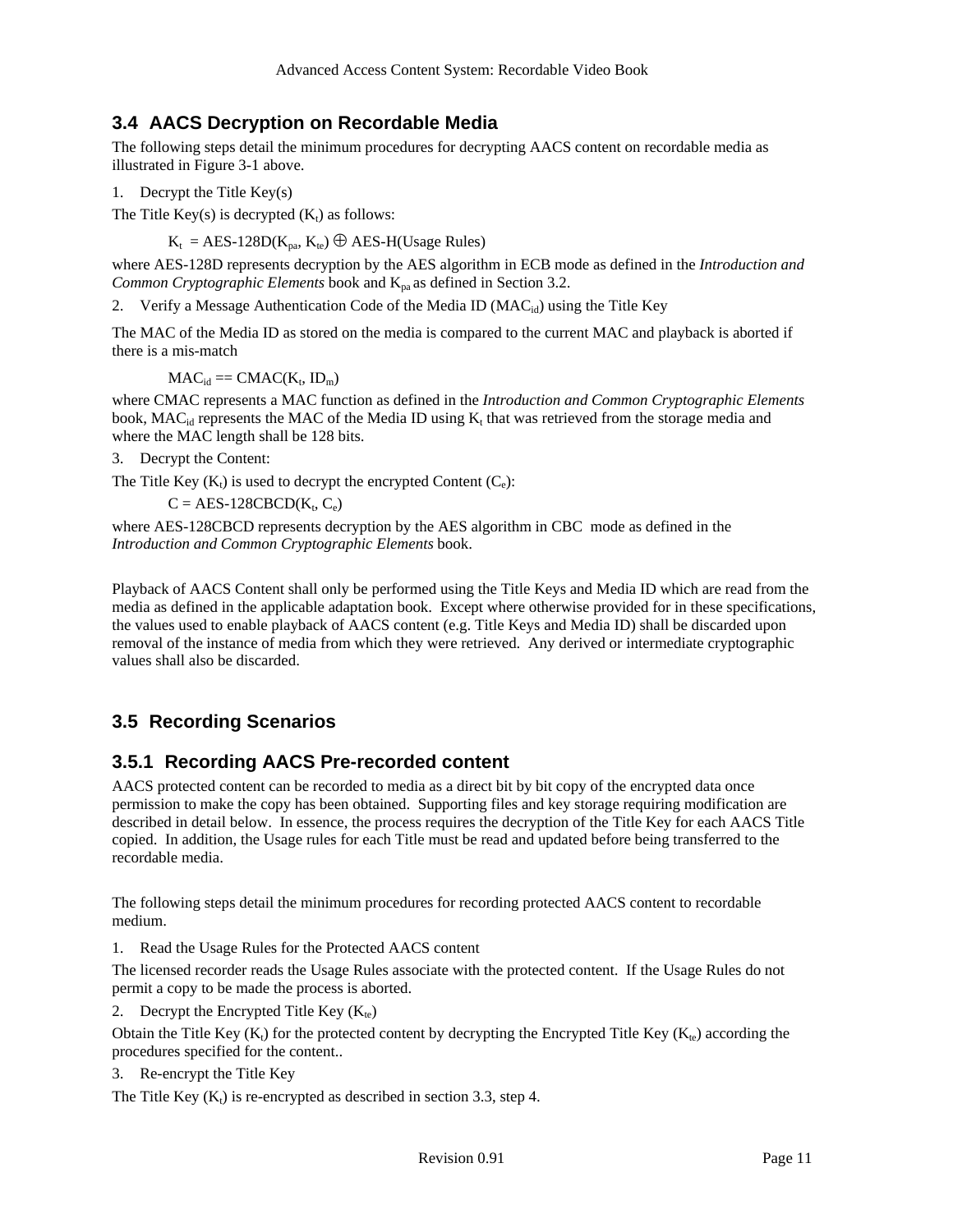### **3.6 Uses of the Binding Nonce**

### **3.6.1 Secure Move of AACS Content**

AACS protected content can be securely moved between two compliant products, if authorized by the Usage and Compliance Rules. This move is protected against a Replay attack on the source media by use of the Binding Nonce as defined in Section 2.1. The new Binding Nonce shall be committed to the Source medium prior to writing the moved Title Key(s) to the Sink medium. In a system using a drive-host configuration (e.g., a PC), the Binding Nonce is accessed using the Protocols for Reading and Writing the Protected Area Data as defined in Chapter 4 in the *Introduction and Common Cryptographic Elements* book.

The procedures for updating the Source medium during a Secure Move are as follows:

1. Decrypt Title Keys on Source medium

The licensed recorder calculates  $K_{pa}$  as defined in Section 3.2 and decrypts each of the Title Keys ( $K_{te}$ ) contained in the Title Key File that contains the Title Key to be moved.

$$
K_t = AES-128D(K_{pa}, K_{te})
$$

where AES-128D represents decryption by the AES algorithm in ECB mode as defined in the *Introduction and Common Cryptographic Elements* book.

2. Delete "Moved" Title Keys from the Title Key File in working memory

The licensed recorder deletes the Title Key(s) that are being moved from the Title Key File as defined elsewhere in this specification.

3. Generate a new Binding Nonce

The licensed recorder generates a new Binding Nonce to be associated with the Title Key File

4. Read the new Binding Nonce

The licensed recorder reads the new Binding Nonce to be associated with the Title Key File to ensure that the Binding Nonce value has been updated on the Source medium.

5. Encrypt Remaining Title Keys in working memory

The licensed recorder calculates the new (with the new Binding Nonce)  $K_{pa}$  as defined in Section 3.2 and Encrypts each of the remaining Title Keys ( $K_{te}$ ) contained in the Title Key File that contains the Title Key to be moved.

 $K_{te} = AES-128E(K_{na}, K_t)$ 

where AES-128E represents encryption by the AES algorithm in ECB mode as defined in the *Introduction and Common Cryptographic Elements* book.

6. Update the Title Key File on Source medium

The licensed recorder updates the Title Key File in the manner described in either (a) or (b) below.

(a) If the licensed recorder writes the updated Title Key File in the same logical address on the source medium, the recorder writes the Title Key File together with the new Binding Nonce. Then, the recorder reads the new Binding Nonce and verifies that it matches the value received in Step 4.

(b) If the licensed recorder writes the updated Title Key File in a different logical address on the Source medium, the recorder changes the old Binding Nonce associated with the old Title Key File. Then, the recorder reads the Binding Nonce associated with the old Title Key File and verifies that it is has been changed. Upon completion of the change process for the Binding Nonce associated with the old Title Key File, the recorder writes the Title Key File together with its new Binding Nonce. Then, the recorder reads the new Binding Nonce and verifies that it matches the value received in Step 4.

7. Transfer the Title Keys to the Sink medium

The Title Keys being moved can now be written to the Sink medium.

8. Delete the content

The content may be deleted from the Source medium. If desired, the licensed recorder can leave a copy of the moved content on the Source medium to expedite a future "Move Back" process. If a copy of the content is left on the Source medium, it will not be accessible because the associated Title Keys are no longer bound to the